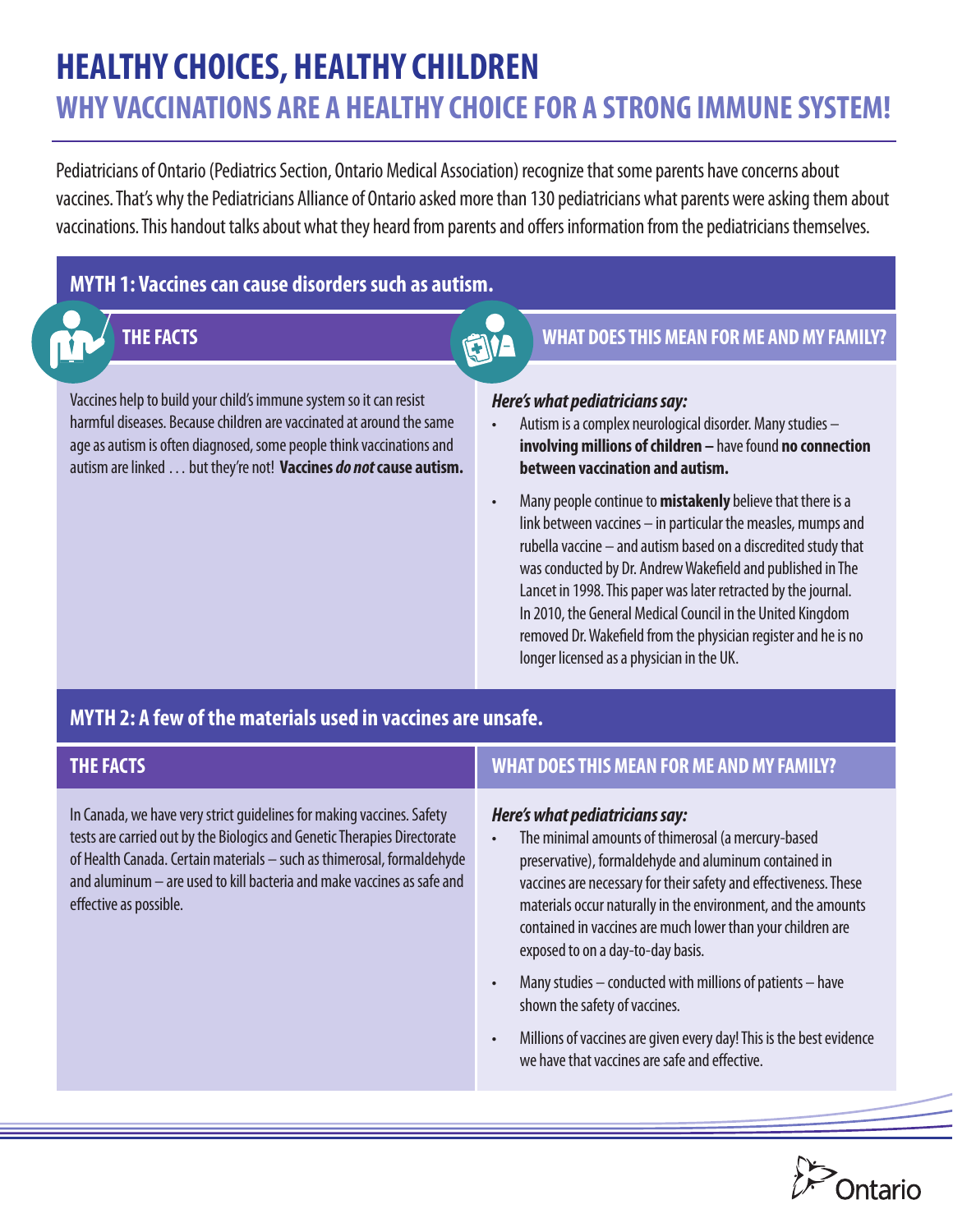## **MYTH 3: Multiple injections will overwhelm my baby's immune system.**

Vaccines are designed to protect your baby as soon as possible against more than one disease. Rather than overwhelming your baby's immune system, vaccines make the immune system stronger. Babies do not experience more side effects when more than one vaccine is given at a time.

is not protected. Vaccination continues to provide the best protection

against these diseases.

# **THE FACTS EXECUTE AND MY FAMILY? WHAT DOES THIS MEAN FOR ME AND MY FAMILY?**

### *Here's what pediatricians say:*

The immune system is very powerful, and normally fights off millions of germs on a daily basis.

# **MYTH 4: "Natural" immunity is better than vaccine immunity.**

| <b>THE FACTS</b>                                                                                                                                                                                                                                                                                                                                                                                                                                                                      | <b>WHAT DOES THIS MEAN FOR ME AND MY FAMILY?</b>                                                                                                                                                                                                                                                                                                                                                                                          |
|---------------------------------------------------------------------------------------------------------------------------------------------------------------------------------------------------------------------------------------------------------------------------------------------------------------------------------------------------------------------------------------------------------------------------------------------------------------------------------------|-------------------------------------------------------------------------------------------------------------------------------------------------------------------------------------------------------------------------------------------------------------------------------------------------------------------------------------------------------------------------------------------------------------------------------------------|
| Natural infection from certain diseases can kill or seriously harm your<br>child before his/her body is able to develop a strong immune system.<br>Vaccines use harmless or inactive virus or bacteria to trigger the body's<br>natural immune response to provide long-term protection against a<br>disease, without the risk of getting the disease. Vaccination is<br>like a rehearsal for the immune system, so it is prepared if your child is<br>exposed to the "real" disease. | Here's what pediatricians say:<br>Vaccines are the best way to protect children, and the diseases<br>$\bullet$<br>that we choose to vaccinate against are those where we know<br>that the risk of disease for your child is greater than the risk of the<br>vaccine.<br>Measles, for example, continues to be one of the leading causes<br>of death in children globally, even though a safe and cost-<br>effective vaccine is available. |

# **MYTH 5: Vaccine-preventable diseases don't exist in Canada anymore, so there is no need for my child to be immunized.**

| <b>THE FACTS</b>                                                           | <b>WHAT DOES THIS MEAN FOR ME AND MY FAMILY?</b>                        |
|----------------------------------------------------------------------------|-------------------------------------------------------------------------|
| We are lucky! Our immunization programs have reduced the number            | Here's what pediatricians say:                                          |
| of cases of and deaths resulting from many serious diseases in Canada.     | People in Canada travel a lot! We travel, for business and<br>$\bullet$ |
| Even if the chances of contracting them in Canada are quite small, these   | pleasure, to places where vaccine-preventable diseases st               |
| diseases still exist in other parts of the world and can infect anyone who | exist. We, and other travellers, can bring these illnesses ba           |

r business and able diseases still Ve, and other travellers, can bring these illnesses back with us and infect people who are not vaccinated. That's why it's important for your child – **and all children** – to be vaccinated!

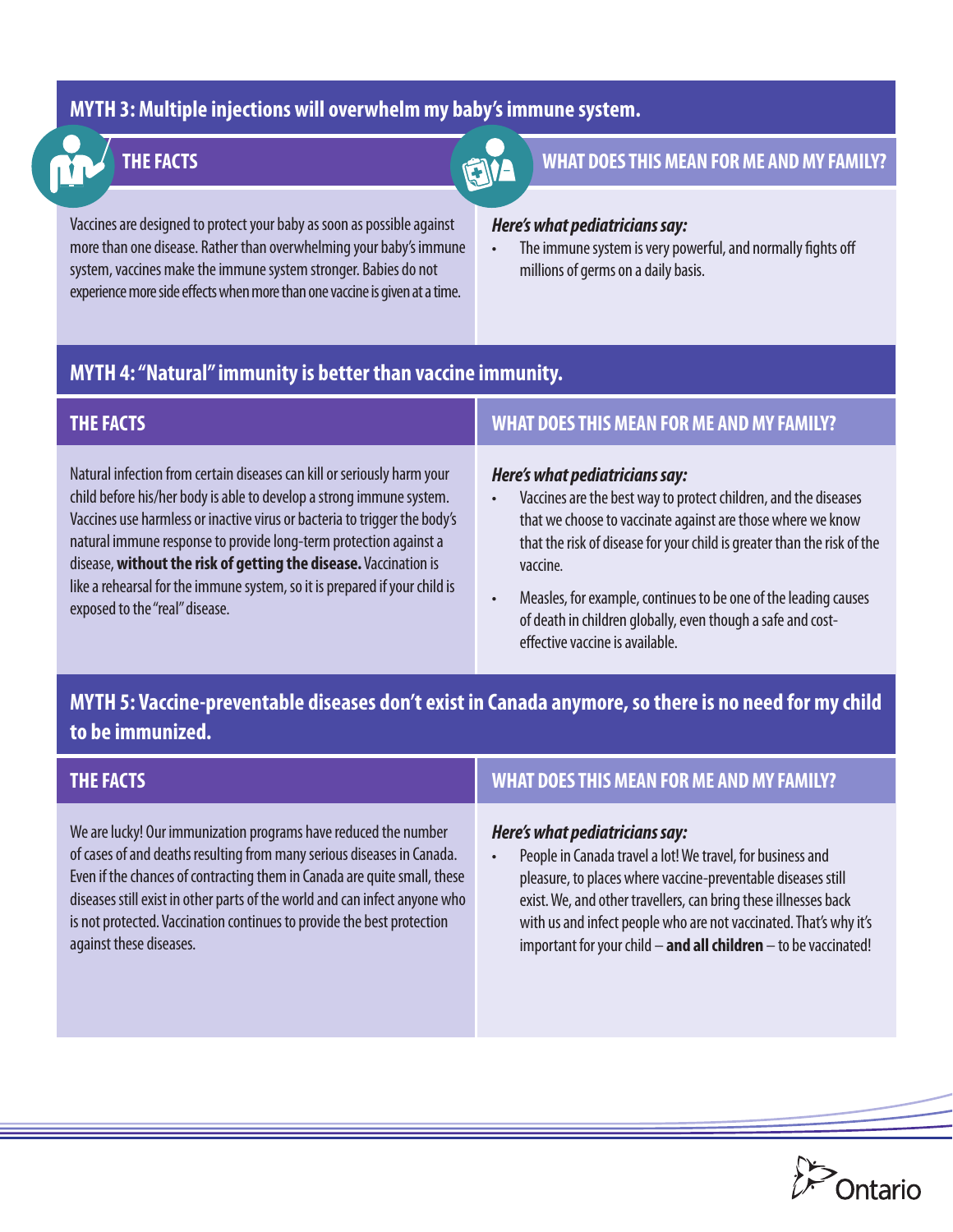### **MYTH 6: Many people who are immunized still get the disease, which proves that vaccines don't work.**

Sometimes a person does not develop immunity to the disease after being vaccinated. However, it is important to note that the vaccine does not cause the disease. As well, if a person who is vaccinated develops the disease, it will be less severe.

# **THE FACTS EXECUTE THE FACTS WHAT DOES THIS MEAN FOR ME AND MY FAMILY?**

### *Here's what pediatricians say:*

- Vaccines are not 100 per cent effective. However, if a child who has been vaccinated gets the disease, the illness will be much less severe and the risk of complications is lowered.
- The bottom line is that vaccines work, and they save lives! We are lucky to have a national vaccine strategy and such sound research and oversight to support the safety and effectiveness of vaccination programs.

## **MYTH 7: A healthy lifestyle and breastfeeding are enough to protect me and my child.**

| THE FACTS                                                                                                                                                                                                                                     | <b>WHAT DOES THIS MEAN FOR ME AND MY FAMILY?</b>                                                                                                                                                                                                                        |
|-----------------------------------------------------------------------------------------------------------------------------------------------------------------------------------------------------------------------------------------------|-------------------------------------------------------------------------------------------------------------------------------------------------------------------------------------------------------------------------------------------------------------------------|
| A healthy lifestyle is important to help maintain your overall good<br>health. Breastfeeding gives babies a great start but it will not protect<br>your child against all of the specific diseases that can be prevented<br>with vaccination. | Here's what pediatricians say:<br>Breastfeeding reduces ear infections, diarrhea and respiratory<br>infections, and pediatricians support it. However, breastfeeding<br>is not enough to protect your child from serious diseases that can<br>be prevented by vaccines. |
|                                                                                                                                                                                                                                               | Although children are protected by your immunity for the first<br>6 months of life, after that they have to make their own<br>protective immunity - vaccines help babies build their natural<br>defense against diseases.                                               |

# **CONCLUSIONS**

Vaccines are safe and effective, and immunization programs in Canada help protect you and your family from vaccine-preventable diseases. It is very important that you talk to your health care provider about any concerns regarding vaccines. Health care providers are passionate about protecting children and will take the time to discuss your concerns and share their knowledge about how vaccines work to build your child's immune system! A healthy immune system is the key to wellness.